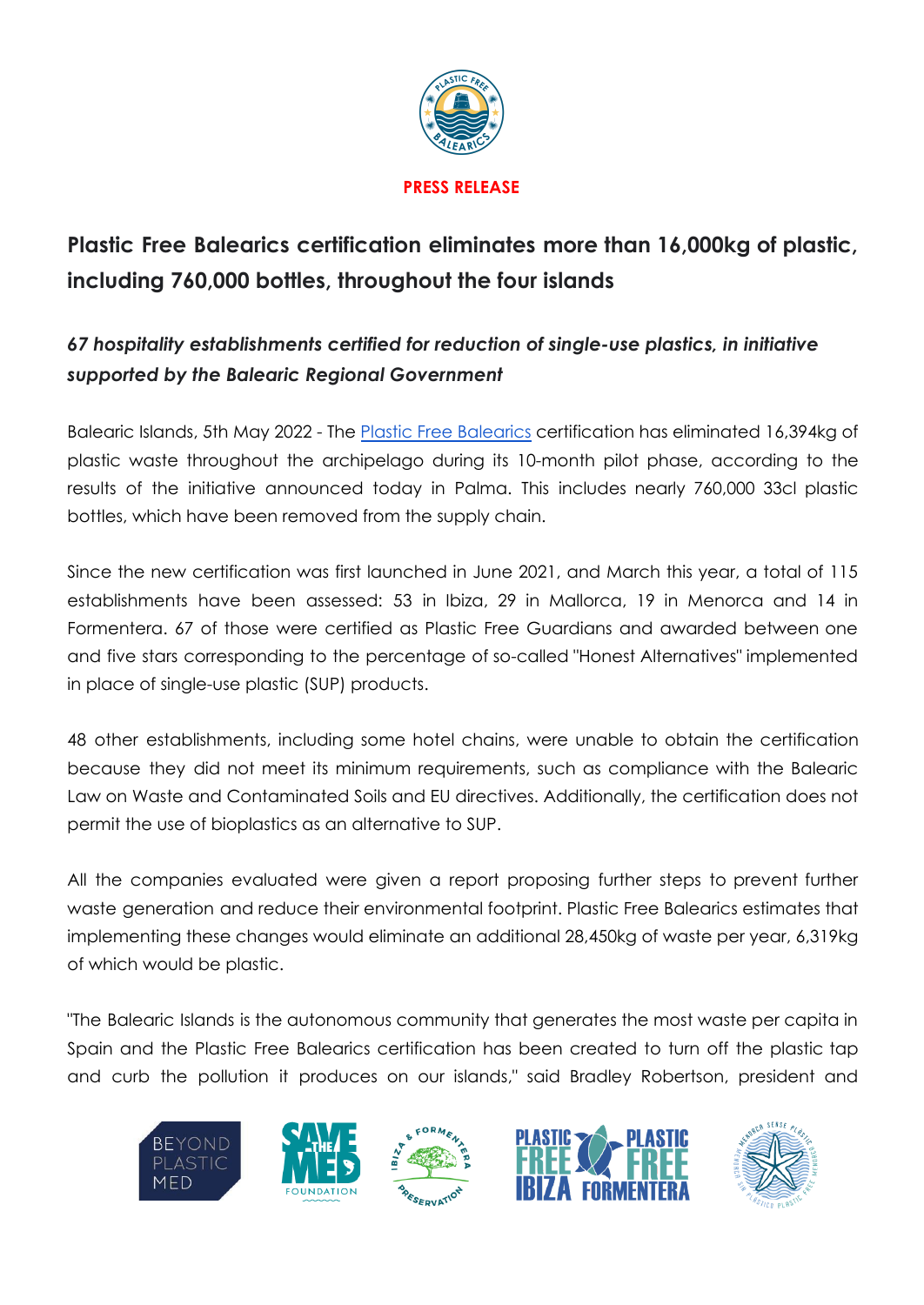co-founder of the Save The Med Foundation, "Our vision is for the Balearics to be a destination free from single-use plastics that sets an example for others."

Attending the event, the Minister of Environment and Territory for the Balearic Regional Government, Miquel Mir, lent his support to the certification, saying: "Waste management must begin with us individuals in our daily lives. The Balearic Waste Law, which goes further than European policies and state regulations, is a milestone on the road to waste prevention. But it is also essential that there are grassroots initiatives such as Plastic Free Balearics."

"It is fantastic to see more and more companies joining the initiative, to which we offer our support in order to continue working together. The only way to face this challenge and the overall environmental emergency is by building a joint, transversal and holistic approach," he added.

Plastic Free Balearics was developed from two pre-existing plastic reduction initiatives led by Save the Med foundation in Mallorca and IbizaPreservation in Ibiza and Formentera, thanks to co-financing from the Monaco-based association Beyond Plastic Med. BeMed launches annually a call for micro-initiatives to support projects whose objective is to reduce plastic pollution in the Mediterranean Sea.

"These initiatives aim to reduce single-use plastics, find alternatives, improve collection systems, raise awareness, collect data and help implement new certifications. We are so pleased to see the progress and the enthusiasm of Plastic Free Balearics" stated Mr. Philippe Mondielli, Scientific Director of The Prince Albert II of Monaco Foundation, one of the entities behind BeMed.

The Plastic Free Balearics certification developed with co-funding from BeMed aims to be a seal of quality in the prevention of single-use plastics in the hospitality sector of the Balearic Islands. As part of the initiative, Save the Med and IbizaPreservation developed tools to facilitate the certification process, such as a self-assessment APP for interested companies and a [Guide](https://en.plasticfreebalearics.org/about-6) to Honest Alternatives to help counteract greenwashing.

The certification relies on additional financial support from the Consell de Mallorca and is implemented in the other Balearic Islands by Plastic Free Ibiza and Formentera and Plastic Free Menorca.

"Balearic legislation is pioneering in Spain when it comes to taking steps to end our reliance on single-use plastics and set the trend in the rest of the country. However, we are finding that many companies still don't know how to comply with the Waste Law, so the Plastic Free